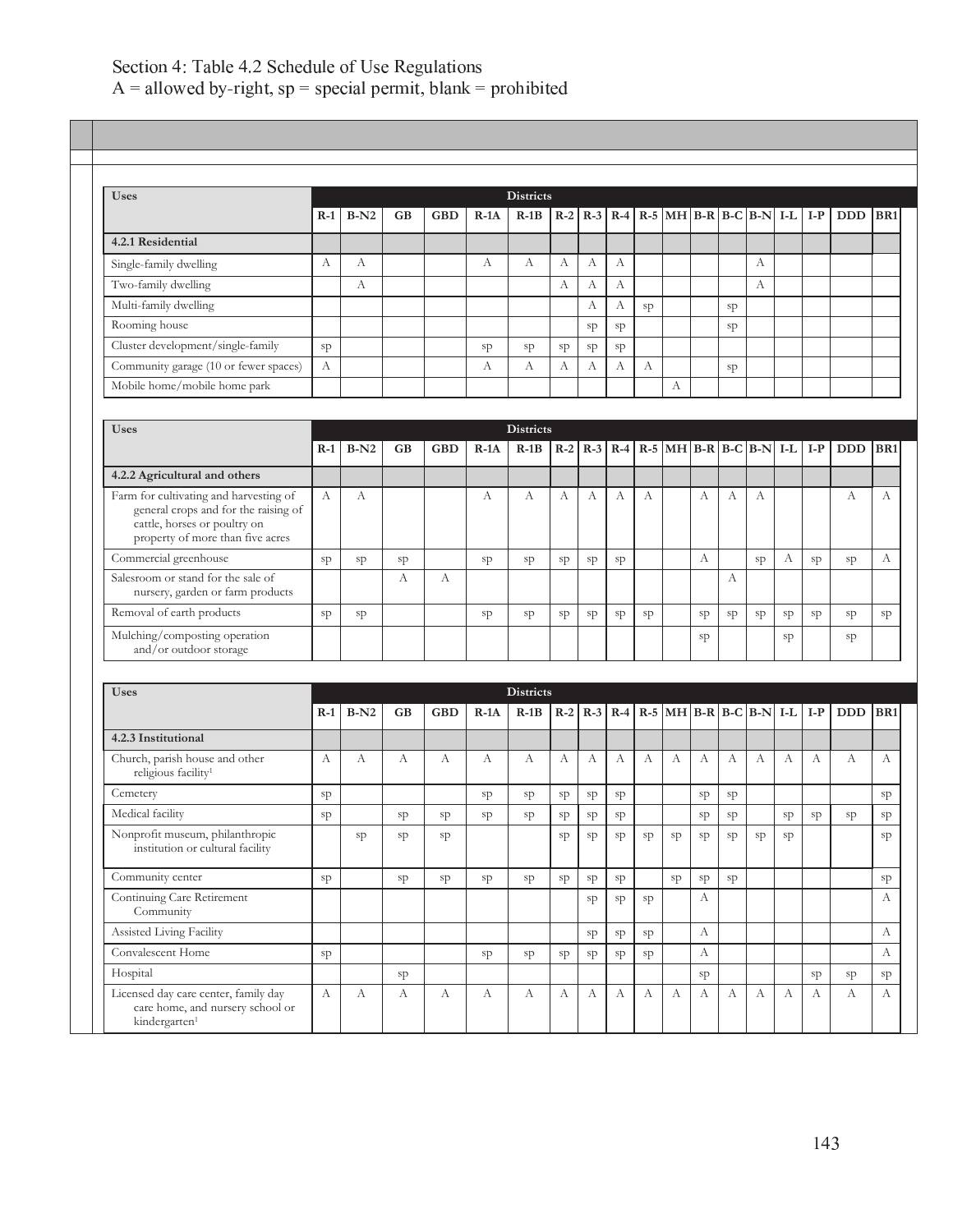| School for education of children in the<br>elementary through high school<br>grades and other nonprofit<br>educational institutions, licensed<br>by the Mass. Department of<br>Education and/or the Department<br>of Public Health <sup>1</sup> |    |               |               |    |    | А  |    |    |    |           |    |    |    |    |    |    | $\Lambda$ |
|-------------------------------------------------------------------------------------------------------------------------------------------------------------------------------------------------------------------------------------------------|----|---------------|---------------|----|----|----|----|----|----|-----------|----|----|----|----|----|----|-----------|
| College/university, satellite<br>university/college campus,<br>technical or trade school <sup>1</sup>                                                                                                                                           |    |               |               |    |    |    | A  |    |    |           | A  |    |    |    |    |    | A         |
| Municipal police, fire station, library<br>and any other municipal structure                                                                                                                                                                    | sp | <sub>SD</sub> | <sub>SD</sub> | sp | sp | sp | sp | sp | sp | <b>SD</b> | sp | sp | sp | sp | sp | sp | sp        |

<sup>1</sup>Pursuant to MGL Chapter 40A, these uses shall be permitted by-right in all districts and subject to "reasonable regulations" as defined in this statue. See also Section 8.3.10 in this Ordinance

| <b>Uses</b>                                                                                                                     |       |        |           |            |        | Districts      |                |    |    |    |    |    |    |    |    |    |                                                |    |
|---------------------------------------------------------------------------------------------------------------------------------|-------|--------|-----------|------------|--------|----------------|----------------|----|----|----|----|----|----|----|----|----|------------------------------------------------|----|
|                                                                                                                                 | $R-1$ | $B-N2$ | <b>GB</b> | <b>GBD</b> | $R-1A$ | $R-1B$         |                |    |    |    |    |    |    |    |    |    | R-2 R-3 R-4 R-5 MH B-R B-C B-N I-L I-P DDD BR1 |    |
| 4.2.4 Utilities                                                                                                                 |       |        |           |            |        |                |                |    |    |    |    |    |    |    |    |    |                                                |    |
| Electric, gas, or steam generator or<br>storage plant                                                                           | sp    | SD     | sp        | sp         | sp     | <b>SD</b>      | sp             | sp | sp | sp | sp | sp | sp | sp | sp | sp | sp                                             | sp |
| Water treatment, sewerage treatment,<br>sewer pumping station, water<br>pumping station, reservoir                              | sp    | sp     | sp        | sp         | sp     | <sub>S</sub> p | <sub>S</sub> p | sp | sp | sp | sp | sp | sp | sp | sp | sp | sp                                             | sp |
| Utility transmission line and tower,<br>exchange or regulatory station with<br>no auxiliary storage of material or<br>equipment | sp    | sp     | sp        | sp         | sp     | <sub>S</sub> p | sp             | sp | sp | sp | sp | sp | sp | sp | sp | sp | sp                                             | sp |

| <b>Uses</b>                                                                 |       |        |           |            |        | <b>Districts</b> |  |    |   |                                                            |    |    |    |    |    |            |                 |
|-----------------------------------------------------------------------------|-------|--------|-----------|------------|--------|------------------|--|----|---|------------------------------------------------------------|----|----|----|----|----|------------|-----------------|
|                                                                             | $R-1$ | $B-N2$ | <b>GB</b> | <b>GBD</b> | $R-1A$ | $R-1B$           |  |    |   | $R-2$ $R-3$ $R-4$ $R-5$ $MH$ $B-R$ $B-C$ $B-N$ $I-L$ $I-P$ |    |    |    |    |    | <b>DDD</b> | BR <sub>1</sub> |
| 4.2.5 Business                                                              |       |        |           |            |        |                  |  |    |   |                                                            |    |    |    |    |    |            |                 |
| Ambulance service                                                           |       |        | sp        |            |        |                  |  | sp |   |                                                            | sp | sp | sp | sp |    |            | sp              |
| Limousine, charter service, and taxi                                        |       | sp     | sp        |            |        |                  |  |    |   |                                                            | А  |    | sp | А  |    |            | А               |
| Motel and hotel                                                             |       |        | sp        | sp         |        |                  |  | sp |   |                                                            | A  | sp |    |    | sp | sp         | А               |
| Big box retail or retail facility larger<br>than 50,000 square feet in size |       |        |           |            |        |                  |  |    |   |                                                            | sp |    |    |    | sp | sp         | sp              |
| Retail store for packaged alcoholic<br>beverages                            |       | sp     | sp        | sp         |        |                  |  |    |   |                                                            | sp | sp | sp |    | sp |            | sp              |
| Convenience store                                                           |       | sp     | sp        | sp         |        |                  |  | А  | А |                                                            | А  | A  | sp |    | sp |            | А               |
| Drive through establishment, other<br>than restaurants                      |       | sp     | sp        | sp         |        |                  |  |    |   |                                                            | sp | sp | sp | sp |    | sp         | sp              |
| Bakery, retail                                                              |       | sp     | sp        | sp         |        |                  |  |    |   |                                                            | sp | sp | sp |    |    |            |                 |
| Self Service Storage Facility with<br>Manager Caretaker Quarters            |       |        |           |            |        |                  |  |    |   |                                                            | sp |    |    |    |    |            |                 |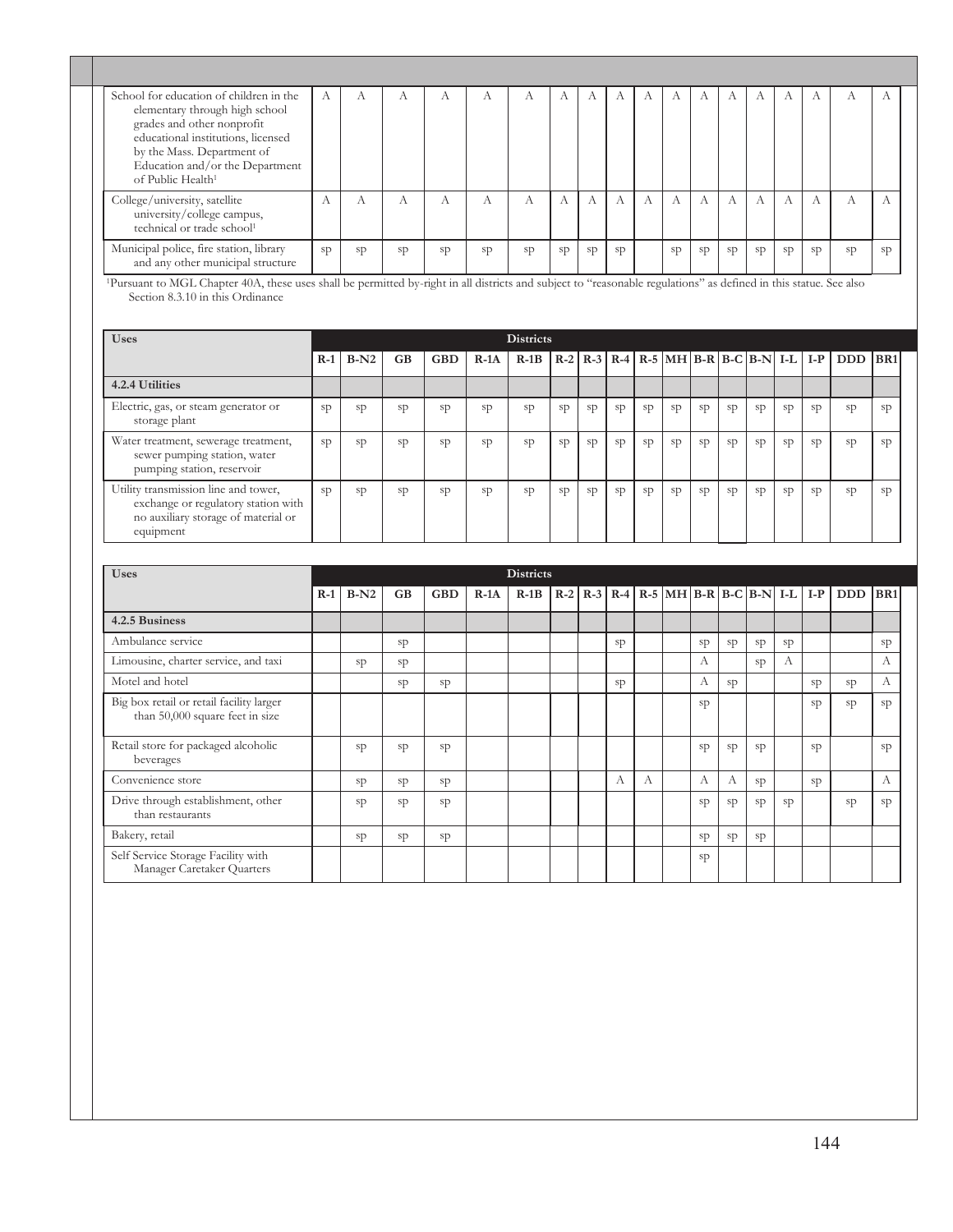|                                                                                                                                                                                                                                                                                                                                                                                                  | $R-1$ | $B-N2$ | GB | <b>GBD</b> | $R-1A$ | $R-1B$ | $R-2$ |    |    |    |    | $R-3$ R-4 R-5 MH B-R B-C B-N I-L I-P |    |             | <b>DDD</b> | BR <sub>1</sub> |
|--------------------------------------------------------------------------------------------------------------------------------------------------------------------------------------------------------------------------------------------------------------------------------------------------------------------------------------------------------------------------------------------------|-------|--------|----|------------|--------|--------|-------|----|----|----|----|--------------------------------------|----|-------------|------------|-----------------|
| Retail facility of less than 50,000 square<br>feet in size, including but not<br>limited, to the sale of general<br>merchandise, furniture, food,<br>household goods, dry goods,<br>clothing, hardware, paint, interior<br>decorations, household appliances,<br>books, tobacco, flowers, drugs and<br>antiques including gift shops,<br>department stores, variety stores<br>and newsstands     |       | sp     | А  | А          |        |        |       | А  | sp | А  | А  | sp                                   |    |             | sp         | А               |
| Personal service establishment,<br>including but not limited to barber<br>shop, beauty shop, shoe repair<br>shop, self-service laundry, retail dry<br>cleaning establishment, tailoring<br>shop, upholstery shop and<br>photographic studio                                                                                                                                                      |       | sp     | А  | А          |        |        |       | А  | sp | А  | А  | sp                                   |    | sp          | sp         | А               |
| Commercial dry cleaning establishment<br>and commercial hand laundry,<br>provided only nonflammable<br>solvents are used for cleaning                                                                                                                                                                                                                                                            |       |        |    |            |        |        |       |    |    |    |    |                                      | А  | sp          | sp         |                 |
| Business support services including but<br>not limited to actuarial, advertising,<br>copying and printing shops, credit<br>reporting, janitorial, office or<br>business equipment rental or<br>leasing, photofinishing,<br>telecommunications, window<br>cleaning, blueprinting and<br>photocopying, and other such<br>services                                                                  |       | sp     | А  | А          |        |        |       | А  |    | А  | А  | sp                                   | A  | A           | A          | А               |
| Banks and financial institutions                                                                                                                                                                                                                                                                                                                                                                 |       | sp     | A  | A          |        |        |       | sp | sp | А  | A  | sp                                   |    | $_{\rm sp}$ | А          | A               |
| Office for doctors, dentists, engineers<br>and other professionals                                                                                                                                                                                                                                                                                                                               |       | sp     | А  | А          |        |        |       | sp |    | А  | А  | sp                                   | А  | А           | А          | А               |
| Live/work                                                                                                                                                                                                                                                                                                                                                                                        |       |        |    |            |        |        |       | sp |    |    | sp |                                      |    |             |            |                 |
| Office and shop for contractors,<br>plumbers, carpenters, electricians,<br>painters, decorators, masons and<br>builders provided all vehicles and<br>materials are stored within a<br>building                                                                                                                                                                                                   |       | sp     | А  | A          |        |        |       |    |    | А  | sp | sp                                   | А  |             | sp         | А               |
| Office and shop for contractors,<br>plumbers, carpenters, electricians,<br>painters, decorators, masons and<br>builders with outdoor storage of<br>vehicles and materials permitted,<br>provided the area so used is<br>surrounded by a six-foot high<br>sight-impervious fence, but is not<br>used for the storage of junk, scrap<br>metal, rags, waste papers and other<br>hazardous materials |       |        | sp |            |        |        |       |    |    | sp |    |                                      | sp | sp          | sp         |                 |
|                                                                                                                                                                                                                                                                                                                                                                                                  |       | sp     | A  | A          |        |        |       | А  |    | А  | А  | sp                                   |    | А           | sp         | А               |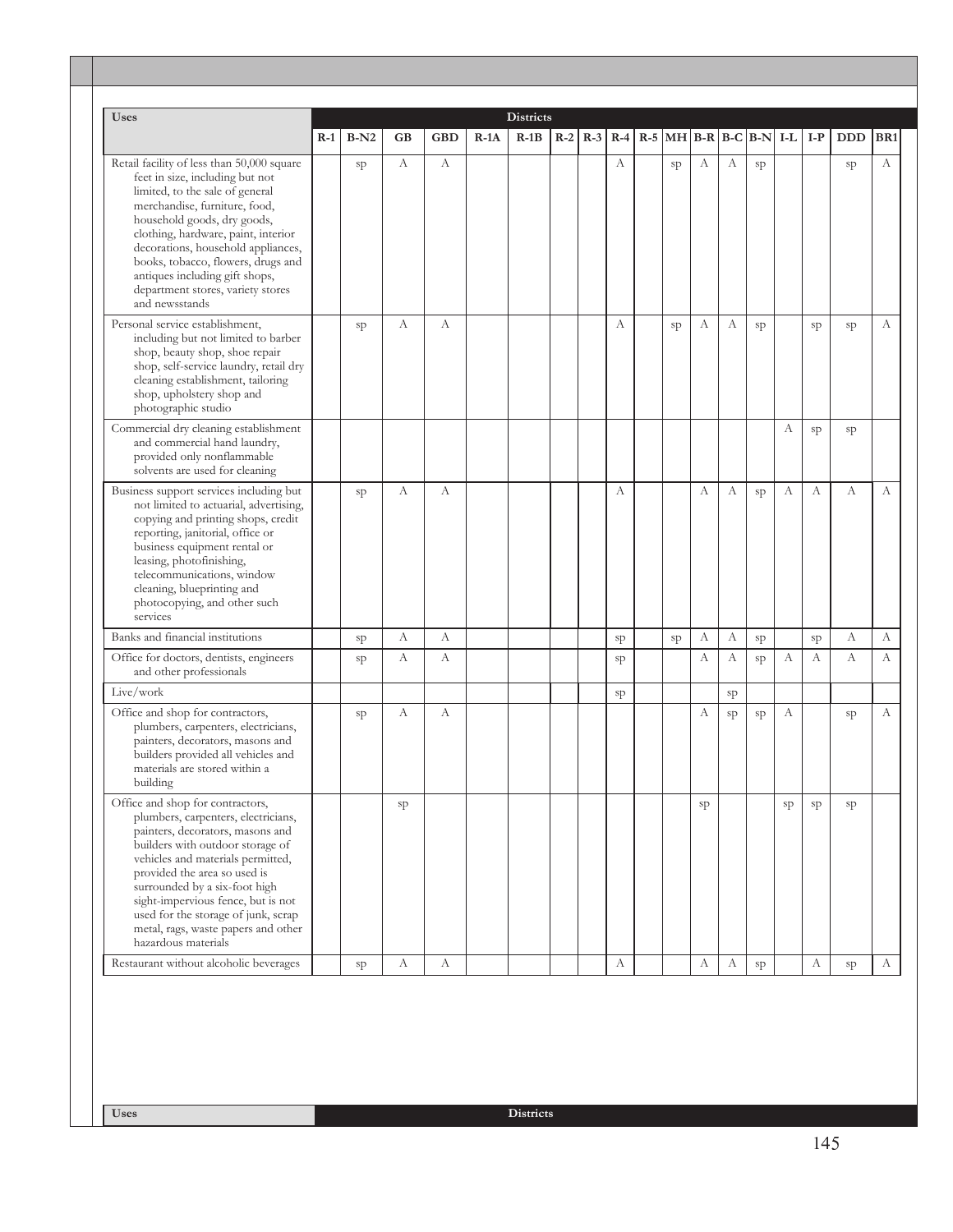|                                                                                                                                                                                                                                                                  | $R-1$ | $B-N2$ | GB | <b>GBD</b> | $R-1A$ | $R-1B$ |    | $R-2$ R-3 R-4 R-5 MH B-R B-C B-N I-L |    |    |    |    |    |             |    | $I-P$        | <b>DDD</b> | BR1 |
|------------------------------------------------------------------------------------------------------------------------------------------------------------------------------------------------------------------------------------------------------------------|-------|--------|----|------------|--------|--------|----|--------------------------------------|----|----|----|----|----|-------------|----|--------------|------------|-----|
| Restaurant with alcoholic beverages                                                                                                                                                                                                                              |       | sp     | sp | sp         |        |        |    |                                      |    |    |    | А  | А  |             |    | sp           | sp         | А   |
| Restaurant with alcoholic beverages<br>offered for sale from a service bar<br>only                                                                                                                                                                               |       | sp     | sp | sp         |        |        |    |                                      |    |    |    | А  | А  |             |    | sp           | sp         | А   |
| Fast food restaurant                                                                                                                                                                                                                                             |       | sp     | sp |            |        |        |    |                                      |    |    |    | sp | sp | sp          |    | sp           | sp         | sp  |
| Restaurant with drive-through window                                                                                                                                                                                                                             |       | sp     | sp |            |        |        |    |                                      | sp |    |    | sp | sp | sp          |    | sp           | sp         | sp  |
| Theater and public hall                                                                                                                                                                                                                                          |       | sp     | sp | sp         |        |        |    |                                      | sp |    | sp | sp | sp | sp          |    |              | sp         | sp  |
| Outdoor recreation                                                                                                                                                                                                                                               | sp    | sp     | sp | sp         | sp     | sp     | sp | sp                                   | sp | sp | sp | sp | sp | $_{\rm sp}$ | sp | sp           | А          | sp  |
| Indoor recreation                                                                                                                                                                                                                                                |       | sp     | А  | А          |        |        |    |                                      |    |    |    | А  | sp | sp          | sp | sp           | sp         | А   |
| Health club                                                                                                                                                                                                                                                      |       | sp     | А  | А          |        |        |    |                                      | sp |    |    | А  | A  | sp          |    | $\mathbf{A}$ | sp         | А   |
| Funeral establishment                                                                                                                                                                                                                                            | sp    | sp     | sp |            | sp     | sp     | sp | sp                                   | sp |    | sp | sp | sp | sp          |    |              |            | sp  |
| Veterinary establishment with no<br>outside live animals                                                                                                                                                                                                         |       | sp     | А  | А          |        |        |    |                                      | sp |    |    | А  | А  | sp          | А  | A            | sp         | А   |
| Kennel                                                                                                                                                                                                                                                           |       |        | sp | sp         |        |        |    |                                      |    |    |    | sp | sp |             | sp | sp           |            | sp  |
| Public Garage (greater than 10 spaces)                                                                                                                                                                                                                           |       |        | sp | sp         |        |        |    |                                      |    |    |    | sp | sp |             | sp | sp           | sp         | sp  |
| Automotive sales or rental including<br>sales of tires or other motor vehicle<br>accessories                                                                                                                                                                     |       |        | sp | sp         |        |        |    |                                      |    |    |    | sp |    |             | A  | А            |            | sp  |
| Automotive storage of undamaged and<br>operable vehicles limited to parcels of<br>three (3) or more acres of previously<br>undeveloped land. For such purposes,<br>land divided by a public or private way or<br>a waterway shall be construed as one<br>parcel. |       |        |    |            | sp     |        |    |                                      |    |    |    |    |    |             |    |              |            |     |
| Automotive storage of undamaged and<br>operable vehicles                                                                                                                                                                                                         |       |        |    |            |        |        |    |                                      |    |    |    | sp |    |             | sp | sp           | sp         | sp  |
| Automotive service station                                                                                                                                                                                                                                       |       |        | sp | sp         |        |        |    |                                      |    |    |    | sp |    | sp          | А  | А            |            | sp  |
| Automotive repair shop, provided all<br>work is carried on inside a building                                                                                                                                                                                     |       |        | sp | sp         |        |        |    |                                      |    |    |    | sp |    |             | sp |              |            | sp  |
| Automotive body or paint shop,<br>provided all work is carried on<br>inside a building                                                                                                                                                                           |       |        | sp | sp         |        |        |    |                                      |    |    |    | sp |    |             | sp |              |            | sp  |
| Marine / boat sales or rental                                                                                                                                                                                                                                    |       |        | sp |            |        |        |    |                                      |    |    |    | sp |    |             | sp | sp           | sp         | sp  |
| Marine / boat repair facility for repair,<br>service, or storage                                                                                                                                                                                                 |       |        | sp |            |        |        |    |                                      |    |    |    |    |    |             | sp | sp           | sp         |     |
| Auto washing establishment using<br>mechanical equipment or hand<br>power-washing equipment                                                                                                                                                                      |       |        | sp |            |        |        |    |                                      |    |    |    | sp |    |             | sp |              |            | sp  |
| Storage warehouse and wholesaling<br>activities                                                                                                                                                                                                                  |       |        | sp |            |        |        |    |                                      |    |    |    | sp |    |             | А  | А            | sp         | sp  |
| Storage, self service                                                                                                                                                                                                                                            |       |        | sp |            |        |        |    |                                      |    |    |    | А  |    |             | sp | sp           | sp         | А   |
| Radio and television broadcasting<br>studios                                                                                                                                                                                                                     |       |        | А  | А          |        |        |    |                                      |    |    |    | А  | А  |             | А  | sp           | sp         | А   |
| Reference laboratory to receive tissues<br>and fluids for testing by mail or by<br>other delivery, and not to receive<br>patients                                                                                                                                |       |        | sp | sp         |        |        |    |                                      |    |    |    | sp |    |             | sp | sp           | sp         | sp  |
| Adult bookstore (see Section 6.5.2)                                                                                                                                                                                                                              |       |        |    |            |        |        |    |                                      |    |    |    | sp |    |             |    |              |            | sp  |
|                                                                                                                                                                                                                                                                  |       |        |    |            |        |        |    |                                      |    |    |    | sp |    |             |    |              |            | sp  |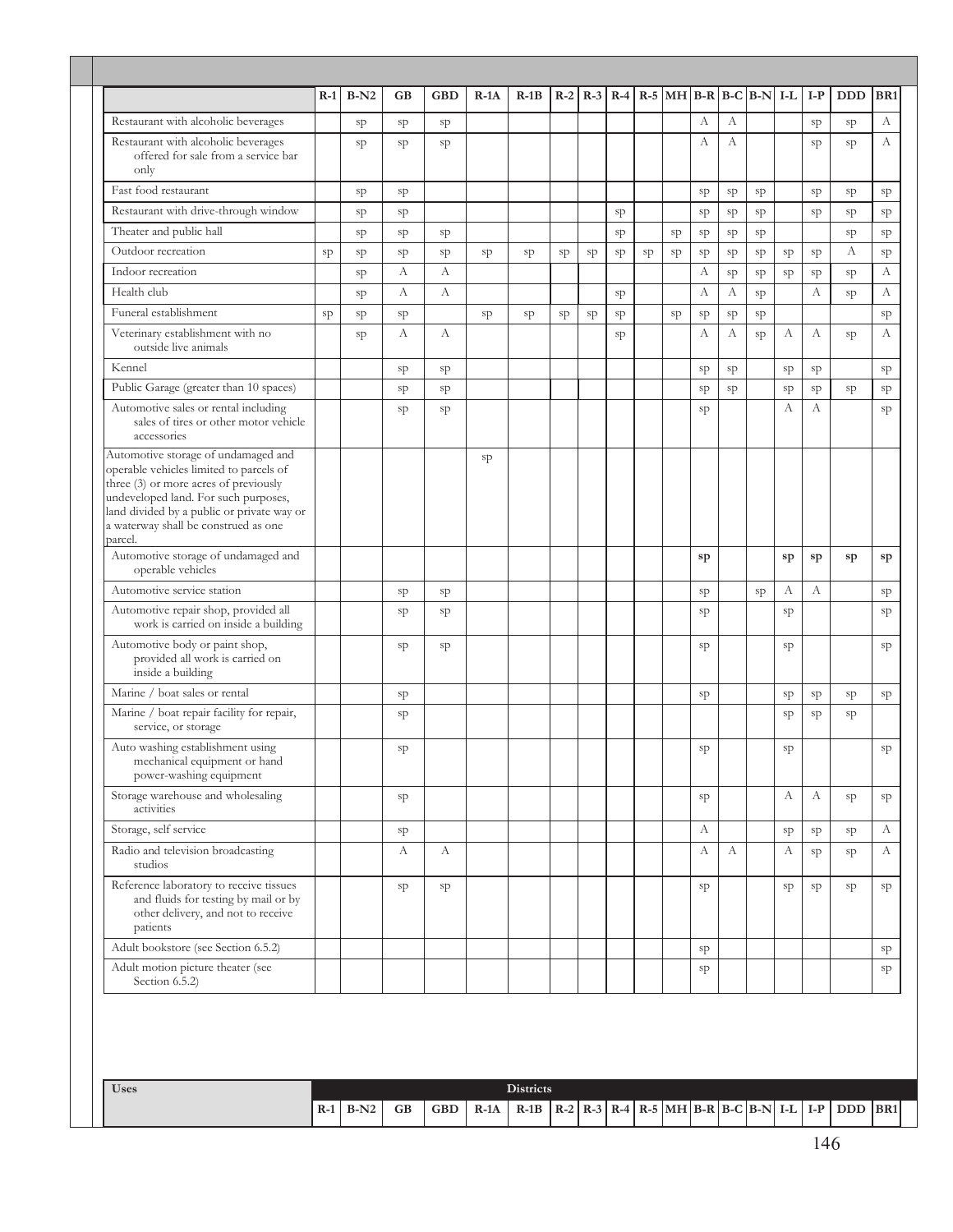| <b>Uses</b>                                                                                                                                                      |       |        |           |            |        |                            |       |  |  |    |    |                                                      |    |    |            |                 |
|------------------------------------------------------------------------------------------------------------------------------------------------------------------|-------|--------|-----------|------------|--------|----------------------------|-------|--|--|----|----|------------------------------------------------------|----|----|------------|-----------------|
|                                                                                                                                                                  |       |        |           |            |        |                            |       |  |  |    |    |                                                      |    |    |            |                 |
|                                                                                                                                                                  | $R-1$ | $B-N2$ | <b>GB</b> | <b>GBD</b> | $R-1A$ | <b>Districts</b><br>$R-1B$ | $R-2$ |  |  |    |    | $R-3$ $R-4$ $R-5$ $MH$ $B-R$ $B-C$ $B-N$ $I-L$ $I-P$ |    |    | <b>DDD</b> | BR <sub>1</sub> |
| 4.2.6 Industrial                                                                                                                                                 |       |        |           |            |        |                            |       |  |  |    |    |                                                      |    |    |            |                 |
| Printing, binding, publishing and<br>reproduction establishments and<br>engraving plants                                                                         |       |        | А         | А          |        |                            |       |  |  | А  | А  |                                                      | А  | А  | А          |                 |
| Electrical laboratories and shops                                                                                                                                |       |        | sp        |            |        |                            |       |  |  | sp | sp |                                                      | А  | А  | А          |                 |
| Bakery, wholesale                                                                                                                                                |       |        | sp        |            |        |                            |       |  |  |    |    |                                                      | А  | А  | A          |                 |
| Brewery, distillery or winery with<br>tasting room                                                                                                               |       |        | sp        | sp         |        |                            |       |  |  | sp | sp |                                                      | sp | sp | sp         |                 |
| Food processing, wholesale, provided<br>all work including storage is carried<br>on inside a building                                                            |       |        | sp        |            |        |                            |       |  |  |    |    |                                                      | А  | А  | А          |                 |
| Glass fabrication and installation                                                                                                                               |       |        | sp        | sp         |        |                            |       |  |  |    |    |                                                      | А  | А  | A          |                 |
| Research and development                                                                                                                                         |       |        | sp        | sp         |        |                            |       |  |  |    |    |                                                      | А  | А  | A          |                 |
| Machine shop                                                                                                                                                     |       |        | sp        | sp         |        |                            |       |  |  |    |    |                                                      | А  | А  | A          |                 |
| Trucking terminal                                                                                                                                                |       |        |           |            |        |                            |       |  |  | sp |    |                                                      | sp | sp | sp         |                 |
| Manufacturing, light                                                                                                                                             |       |        |           |            |        |                            |       |  |  |    |    |                                                      | А  | A  | A          |                 |
| Materials testing and research                                                                                                                                   |       |        | sp        | sp         |        |                            |       |  |  |    |    |                                                      | А  | А  | А          |                 |
| Metal fabrication, light                                                                                                                                         |       |        | sp        | sp         |        |                            |       |  |  |    |    |                                                      | А  | А  | А          |                 |
| Molding, shaping of assembly or<br>products for sale from prepared<br>materials                                                                                  |       |        |           |            |        |                            |       |  |  |    |    |                                                      | A  | A  | A          |                 |
| Monument works and stone cutting,<br>shaping and finishing provided all<br>work is carried on inside a building<br>and there is no outdoor storage or<br>display |       |        | sp        |            |        |                            |       |  |  | Sp |    |                                                      | А  | А  | А          |                 |
| Optical and scientific instruments,<br>jewelry manufacturing                                                                                                     |       |        | sp        | sp         |        |                            |       |  |  | sp |    |                                                      | А  | А  | А          |                 |
| Paint, oil, shellac, turpentine or varnish<br>manufacture                                                                                                        |       |        |           |            |        |                            |       |  |  |    |    |                                                      | sp | sp | sp         |                 |
| Recycling and recovery of solid waste<br>materials provided all activities are<br>carried on inside a building                                                   |       |        |           |            |        |                            |       |  |  |    |    |                                                      | sp | А  | А          |                 |
| Recycling Collection Center                                                                                                                                      |       |        |           |            |        |                            |       |  |  |    |    |                                                      | sp | А  | А          |                 |
| Sign painting shop                                                                                                                                               |       |        | А         | А          |        |                            |       |  |  | А  | А  |                                                      | А  | А  | A          |                 |
| Truck service and repair provided all<br>work is carried on inside a building<br>and outdoor storage is surrounded<br>by six foot, sight impervious fence.       |       |        |           |            |        |                            |       |  |  | sp |    |                                                      | sp | sp | sp         |                 |
| Wearing apparel fabrication and<br>processing                                                                                                                    |       |        | sp        | sp         |        |                            |       |  |  |    |    |                                                      | А  | А  | A          |                 |
| Welding shop                                                                                                                                                     |       |        | sp        | sp         |        |                            |       |  |  |    |    |                                                      | А  | А  | A          |                 |
|                                                                                                                                                                  |       |        |           |            |        |                            |       |  |  |    |    |                                                      |    |    |            |                 |
|                                                                                                                                                                  |       |        |           |            |        |                            |       |  |  |    |    |                                                      |    |    |            |                 |
|                                                                                                                                                                  |       |        |           |            |        |                            |       |  |  |    |    |                                                      |    |    |            |                 |
|                                                                                                                                                                  |       |        |           |            |        |                            |       |  |  |    |    |                                                      |    |    |            |                 |